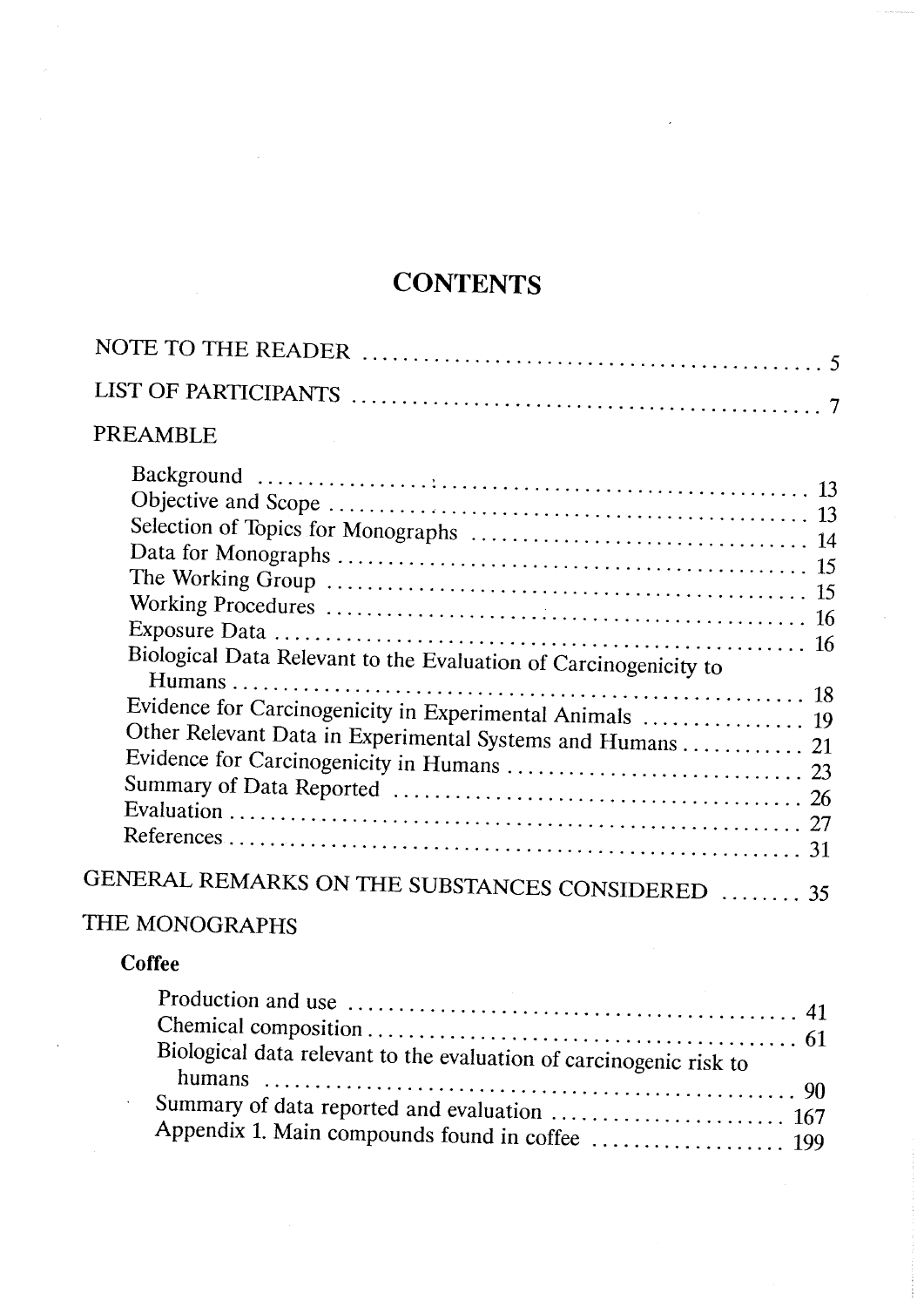#### **CONTENTS**

 $\sim 10$ 

| <b>Tea</b>                                                         |            |
|--------------------------------------------------------------------|------------|
|                                                                    | 207<br>217 |
| Biological data relevant to the evaluation of carcinogenic risk to |            |
|                                                                    | 233        |
|                                                                    | 259        |
| <b>Mate</b>                                                        |            |
|                                                                    | 273        |
|                                                                    | 276        |
| Biological data relevant to the evaluation of carcinogenic risk to | 278        |
|                                                                    |            |
|                                                                    |            |
| <b>Methylxanthines</b>                                             |            |
|                                                                    |            |
|                                                                    | 391        |
|                                                                    | 421        |
|                                                                    | 443        |
|                                                                    | 459        |
| SUMMARY OF FINAL EVALUATIONS                                       | 461        |
|                                                                    |            |
| APPENDIX 2. SUMMARY TABLE OF GENETIC AND RELATED                   | 463        |
| APPENDIX 3. ACTIVITY PROFILES FOR GENETIC AND RELATED              |            |
|                                                                    | 465        |
| SUPPLEMENTARY CORRIGENDA TO VOLUMES 1-50                           | 483        |
|                                                                    |            |
| CUMULATIVE INDEX TO THE MONOGRAPHS SERIES                          | 485        |

والوالي والمستقلة المستقلة